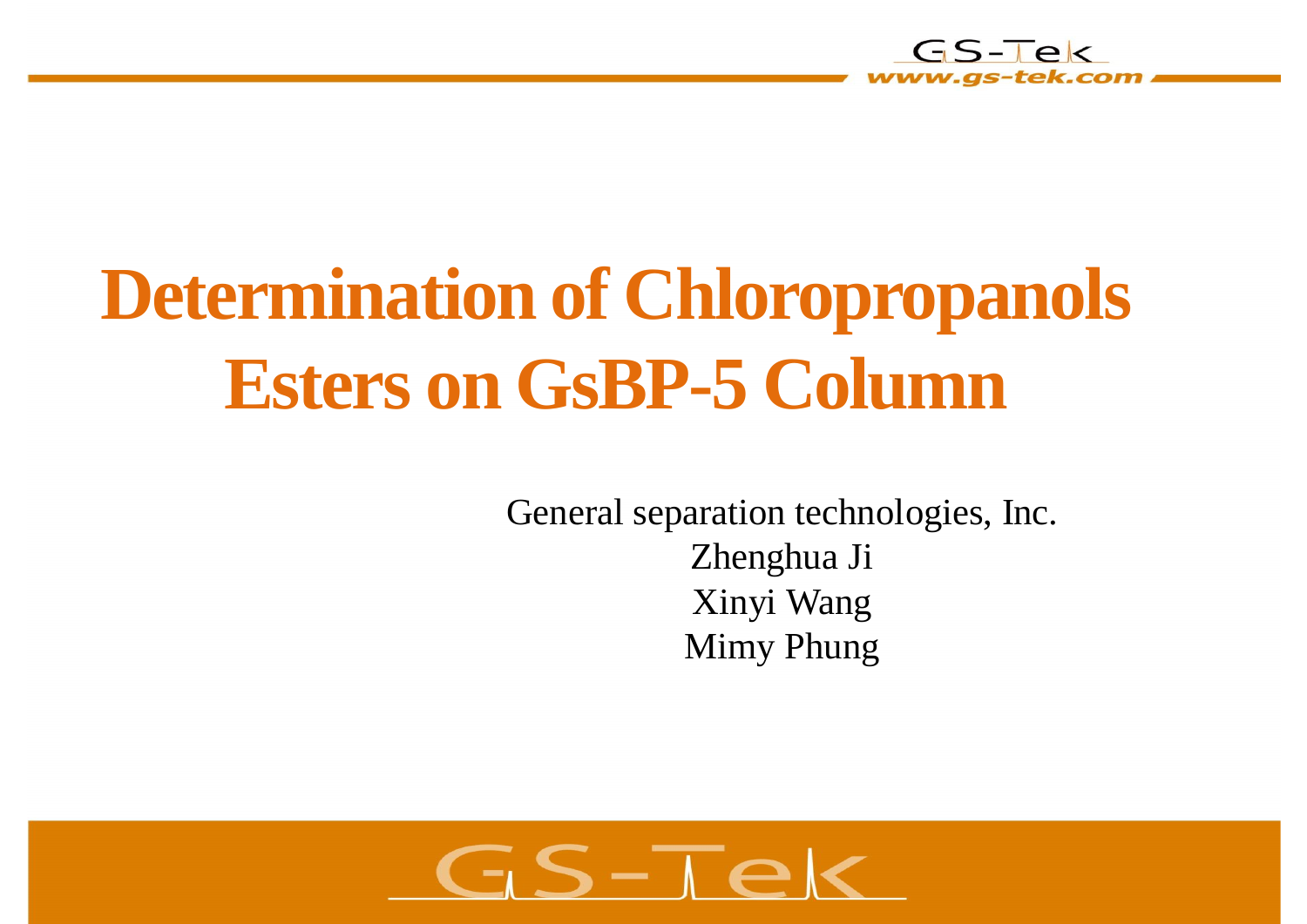

### **Introduction**

In recent years, more attention has been paid to chloropropanols due to their presence in food and concerns about their toxic potential as carcinogens. Chloropropanols esters is also a group of food contamination because they undergo hydrolysis by enzymes in the gastrointestinal tract. It is necessary to establish a method for determination of fatty acid esters of chloropropanols, and to evaluate the dietary exposure risk of chloropropanols esters in food .

A new method was established for the simultaneous determination of total fatty acid esters of 3 chloropropanols including fatty acid esters of 1,3-Dichloro-2-propanol, 3-Chloro-1,2-propanediol and 3-chloro-1-propanol in edible oils. Through the ester cleavage reaction, chloropropanols esters were transformed into fatty acid methyl ester (FAMEs) and chloropropanols. After extraction and special treatment, the products were analyzed by gas chromatography.

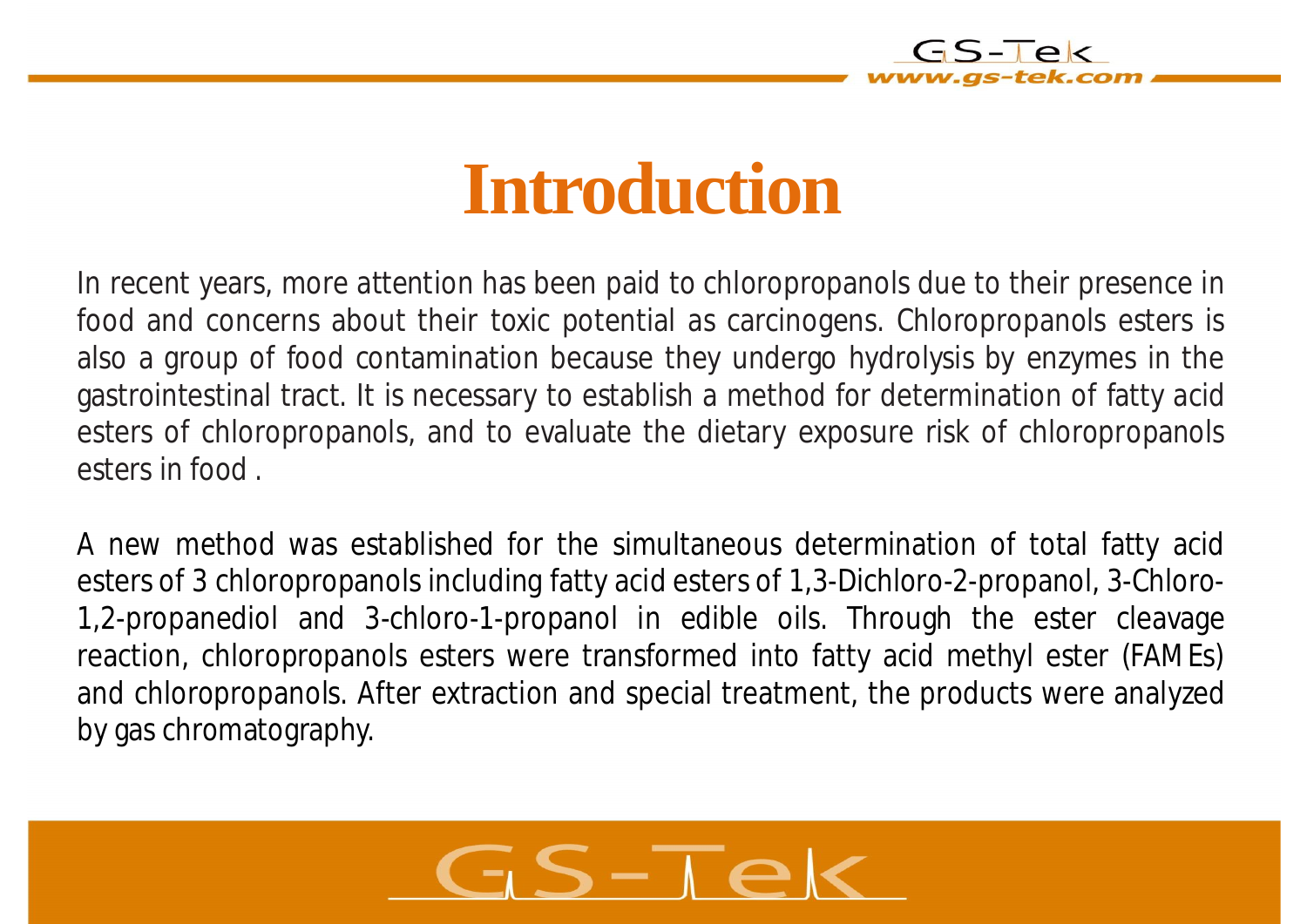

# **Instrumentation Conditions**

- GC: Agilent 7890 w/ FID
- Cat no: *0525-3010 GsBP-5 30m x 0.25mm x 1.0um*
- Oven: 80 $\degree$ C 8min 35  $\degree$ C /min to 180 $\degree$ C 2  $\degree$ C /min to 240 $\degree$ C /min to 300  $\degree$ C 10min
- Carrier: Hydrogen, column flow 1.2ml/min
- Inlet: Split, 275  $\degree$ C, split flow 60ml/min
- Detector: FID 325 °C
- Sample: Food Industry FAME Mix and chloropropanols sample

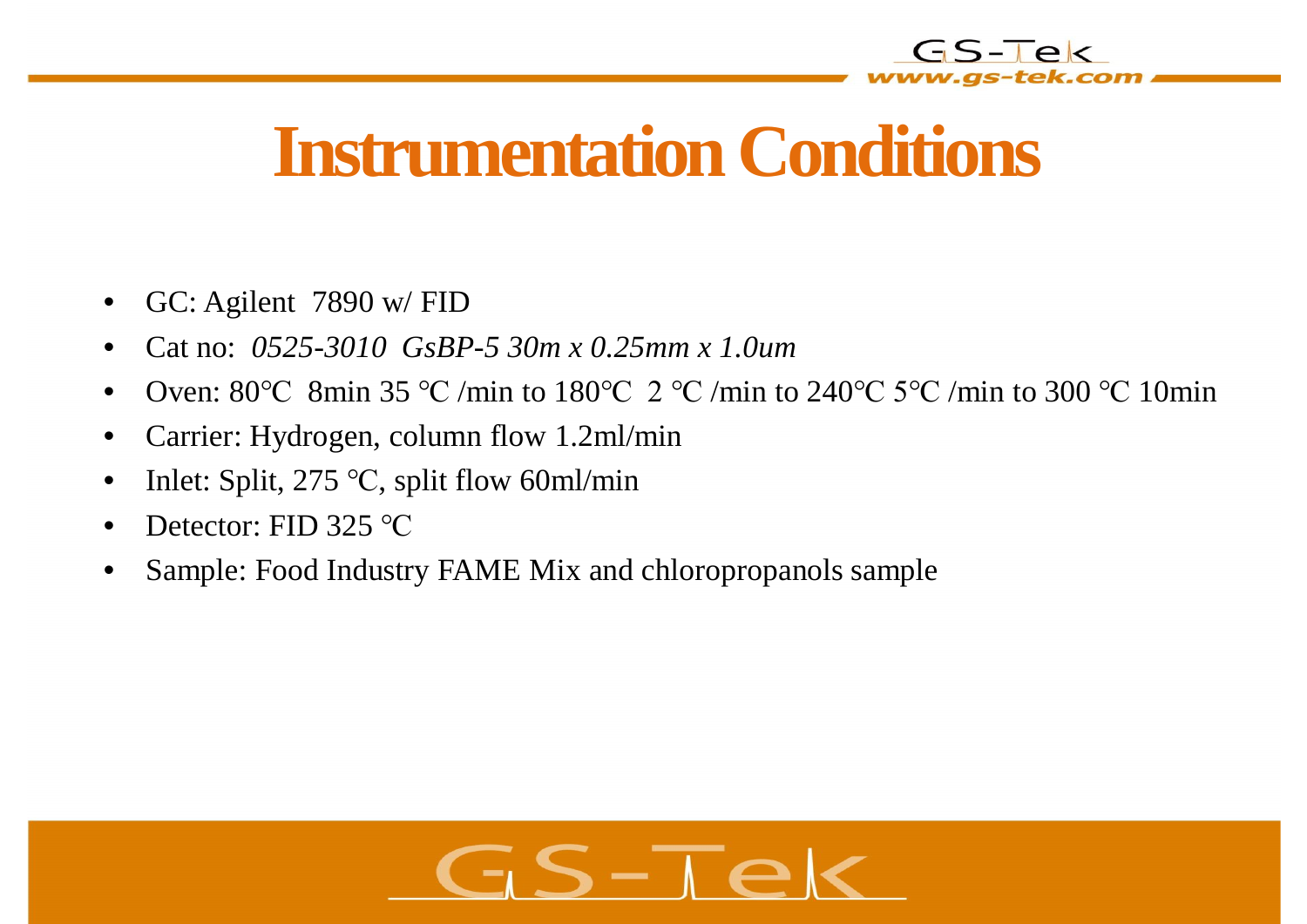

GS-Tek

v.gs-tek.com



 $S-\overline{I}e$ て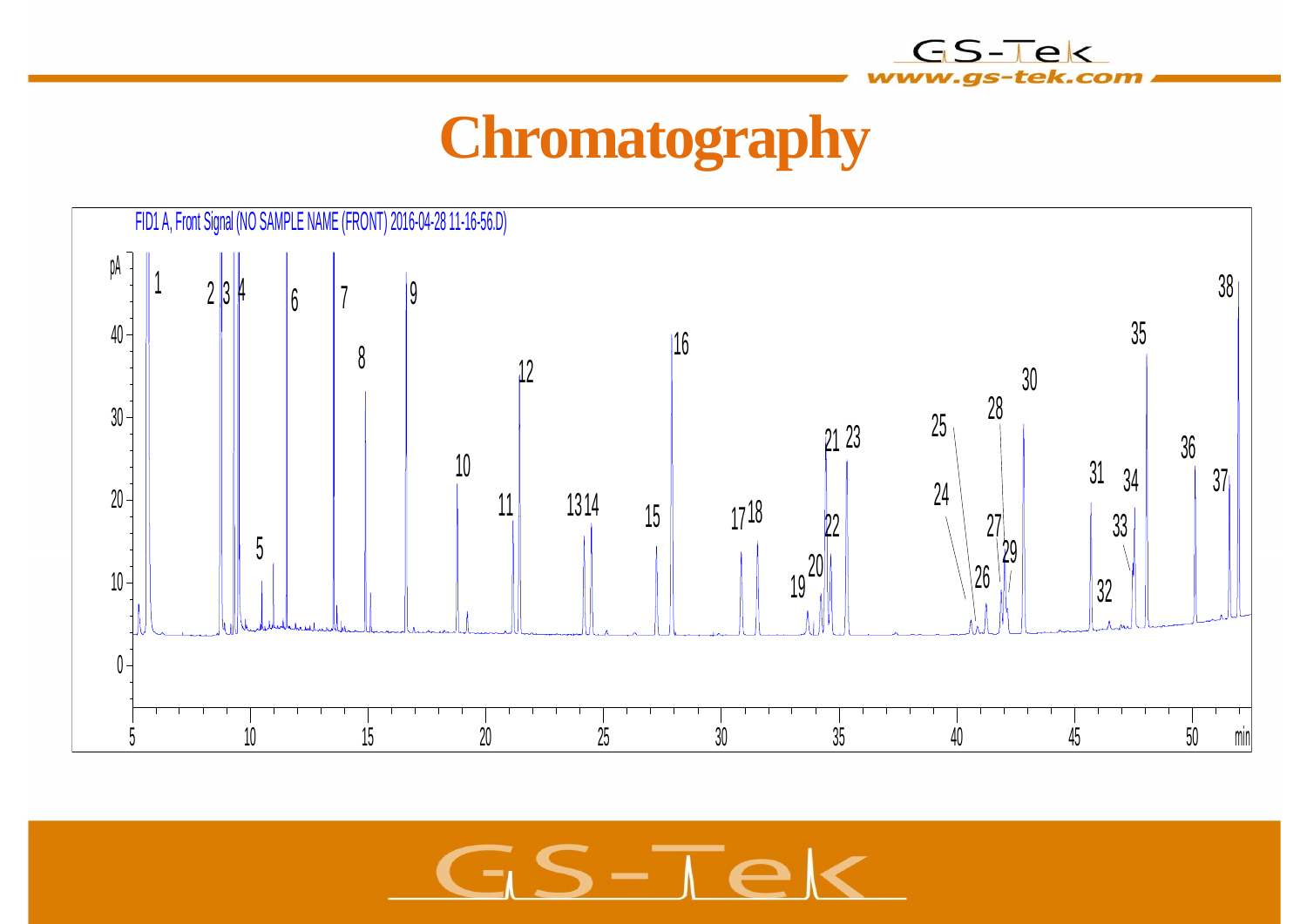#### *Peak Identifications and Resolutions:*

| Peak#          | Compound                               | <b>Retention Time</b> | <b>Resolution</b> |
|----------------|----------------------------------------|-----------------------|-------------------|
| 1              | 3-Chloro-1-propanol                    | 5.661                 |                   |
| $\overline{2}$ | 1,3-Dichloro-2-propanol                | 8.769                 |                   |
| $\mathfrak{Z}$ | C4:0 Methyl butyrate                   | 9.325                 |                   |
| 4              | 3-Chloro-1,2-propanediol               | 9.528                 | 6.93              |
| 5              | C6:0 Methyl hexanoate                  | 10.998                |                   |
| 6              | C8:0 Methyl octanoate                  | 11.554                |                   |
| $\overline{7}$ | C10:0 Methyl decanoate                 | 13.560                |                   |
| 8              | C11:0 Methyl undecanoate               | 14.905                |                   |
| 9              | C12:0 Methyl laurate                   | 16.623                |                   |
| 10             | C13:0 Methyl tridecanoate              | 18.790                |                   |
| 11             | C14:1 Methyl myristoleate (cis-9)      | 21.160                |                   |
| 12             | C14:0 Methyl myristate                 | 21.428                | 6.21              |
| 13             | C15:1 Methyl pentadecanoate (cis-10)   | 24.174                |                   |
| 14             | C15:0 Methyl pentadecanoate            | 24.487                | 6.31              |
| 15             | C16:1 Methyl palmitoleate (cis-9)      | 27.249                |                   |
| 16             | C16:0 Methyl palmitate                 | 27.896                |                   |
| 17             | C17:1 Methyl heptadecenoate (cis-10)   | 30.848                |                   |
| 18             | C17:0 Methyl heptadecanoate            | 31.535                |                   |
| 19             | C18:3 Methyl linolenate (cis-6, 9, 12) | 33.662                |                   |

GS-Tek www.gs-tek.com

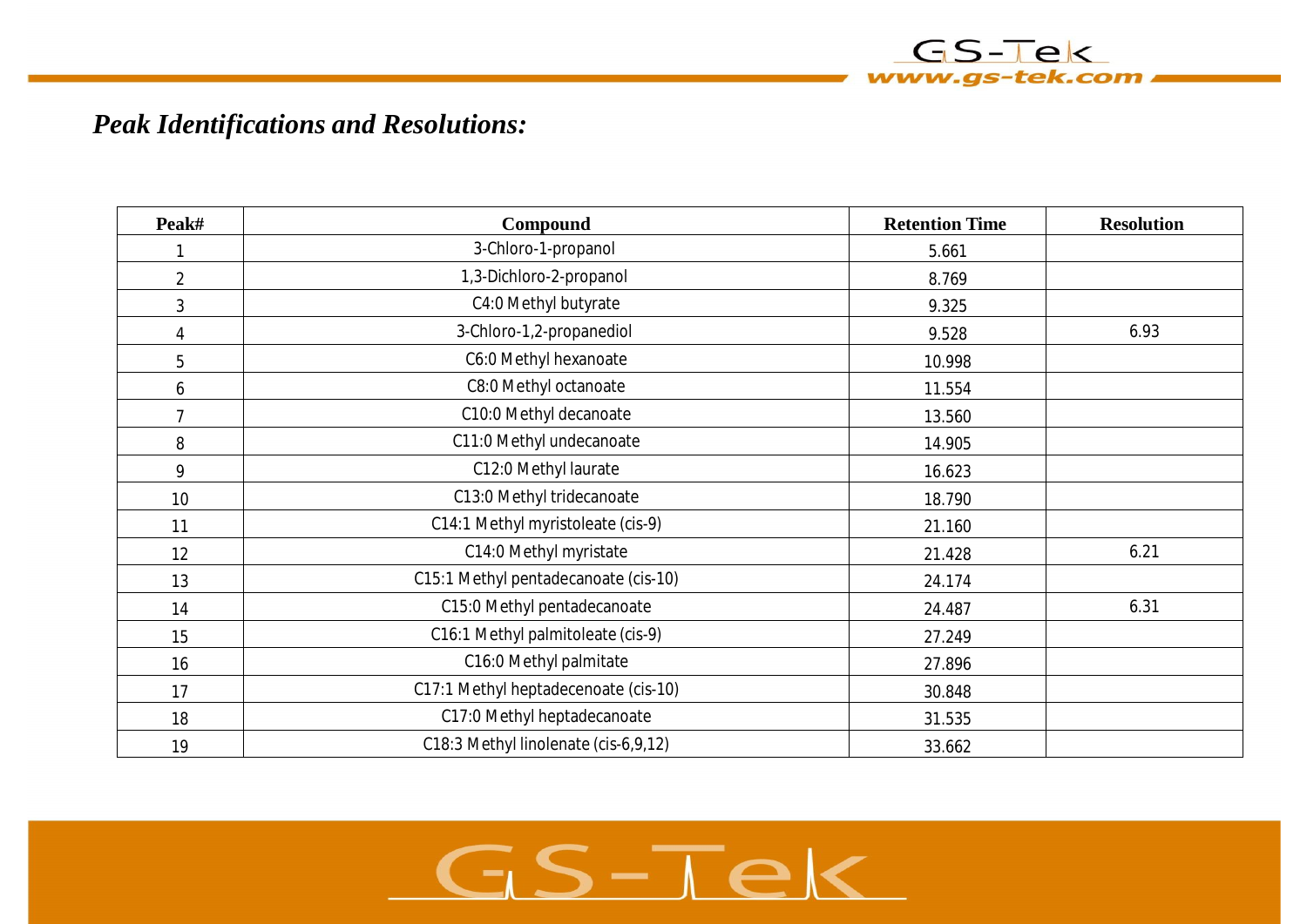#### **Peak# Compound Retention Time Resolution** 20 C18:2 Methyl linoleaidate (cis,trans-9,12) 34.225 21  $\vert$  C18:1 Methyl elaidate (cis. trans-9)  $\vert$  34.430  $\vert$  3.08 22 C18:3 Methyl linolenate (cis-9,12,15) 34.644 3.18 23 a channel control control control control control control control control control control control control control control control control control control control control control control control control control control c  $24$  C20:5 Methyl eicosapentaenoate (cis-5,8,11,14,17)  $40.592$ 25 C20:4 Methyl arachidonate (cis-5,8,11,14) 40.876 26 C20:3 Methyl eicosatrienoate (cis-8,11,14) 41.240 27 a.e. (20:2 Methyl eicosadienoate (cis-11,14) 41.879 28 and C20:1 Methyl eicosenoate (cis-11) 42.032 and 42.032 and 42.032 and 42.032 and 42.032 and 42.032 and 42.032 29 | C20:3 Methyl eicosatrienoate (cis-11,14,17) | 42,136 | 1.82  $30$  C20:0 Methyl arachidate  $42.833$ 31 C21:0 Methyl heneicosanoate 2011 12:5688 32 C22:6 Methyl docosahexaenoate (cis-4,7,10,13,16,19) 46.465  $33$  c22:2 Methyl docosadienoate (cis-13,16)  $47.470$ 34 C22:1 Methyl erucate (cis-13) 47.538 1.59 35 and the C22:0 Methyl behenate and the contract of the 48.061 36 C23:0 Methyl tricosanoate 50.107 37 C24:1 Methyl nervonate (cis-15) 51.565 38 C24:0 Methyl lignocerate **1991** S1.944

 $GS-TeV$ www.gs-tek.com